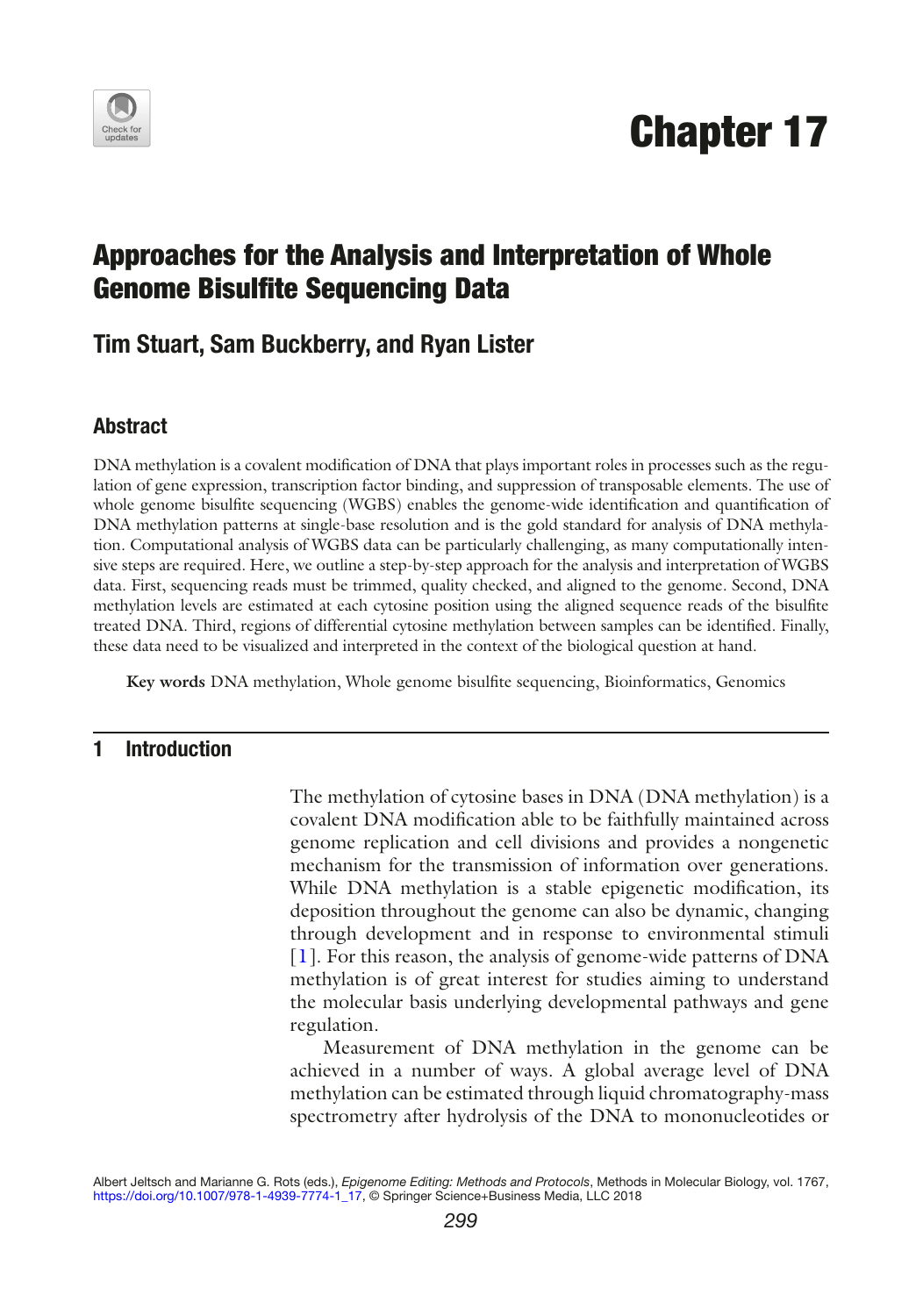mononucleosides, but this provides no contextual information as to where DNA methylation marks are located in the genome [ [2](#page-11-1)]. Antibodies, or other proteins that can bind 5-methylcytosine, have been used successfully to pull down methylated fragments of DNA, which can then be sequenced and mapped back to a reference genome [ [3\]](#page-11-2). However, such methods are unable to identify which cytosines in a pulled-down DNA fragment are methylated and so are unable to capture the DNA sequence context surrounding the methylated base. As the cytosine base context surrounding the methylated site has been shown to be highly important, with different molecular machinery used for the deposition and maintenance of DNA methylation at different cytosine base contexts [[4](#page-11-3)], this inability of pulldown-based methods to detect the DNA meth ylation sequence context is a major limitation.

The treatment of DNA with sodium bisulfite deaminates cytosine bases to uracil, but does not deaminate 5-methylcytosine, pro viding a mechanism for discrimination between the two at single-base resolution [ [5\]](#page-11-4). By following sodium bisulfite treatment with PCR, uracil bases are replaced with thymine by the DNA polymerase. One common method for measuring DNA methyla tion after bisulfite conversion is with microarrays, which involve hybridizing sodium bisulfite-treated DNA fragments to probes to quantify methylation levels at specific loci throughout the genome. While these arrays can cover hundreds of thousands of cytosines, they only capture information on a small percentage of cytosines genome-wide and are typically only available for mouse and human genomes.

A more comprehensive approach is the sequencing of sodium bisulfite-treated and PCR-amplified DNA fragments. Once sequenced, the DNA methylation pattern of the original DNA molecule can be inferred by the presence of thymine base calls at cytosine positions. Whole genome bisulfite sequencing (WGBS) allows the most comprehensive analysis of DNA methylation pat terns genome-wide and is the current gold standard for DNA methylation analysis. For more targeted studies, amplicon-based methods that use PCR to amplify the number of reads from a par ticular region can be used instead.

Since the first use of WGBS for measuring genome-wide pat terns of DNA methylation [ [6,](#page-11-5) [7\]](#page-11-6), many computational tools have been developed facilitating the analysis of WGBS data. Generally, the analysis of WGBS data involves several main steps. First, sequencing reads must be preprocessed. Second, reads are mapped to a reference genome, allowing for differences between the reads and reference sequence due to bisulfite conversion. This can be done by aligning to a three-base genome, where all cytosines are replaced with thymines. Third, DNA methylation levels genomewide must be quantified based on the reads mapped to each cytosine base. Finally, further analysis specific to the biological question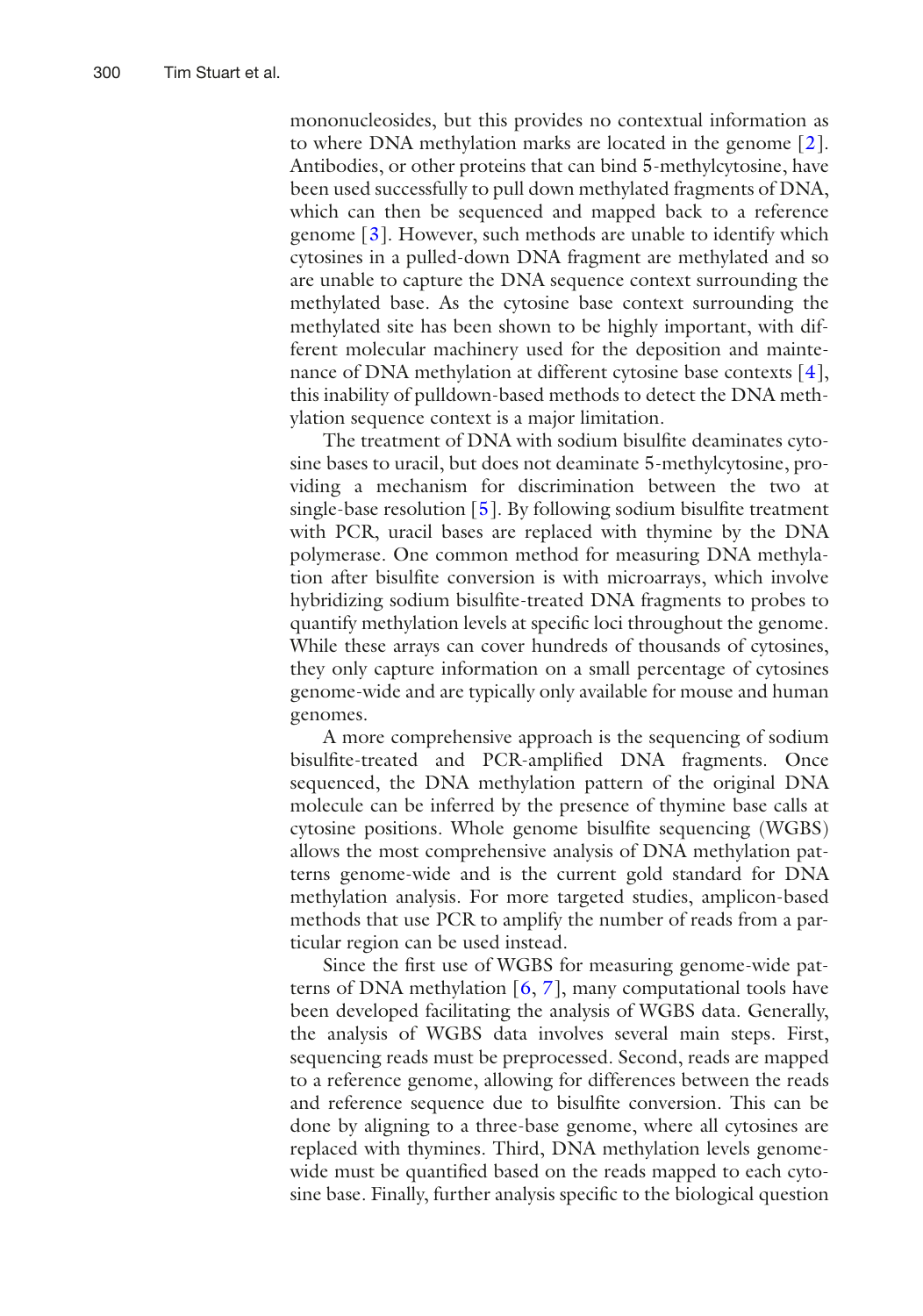of interest must be performed, typically involving the identification of regions of differential DNA methylation between samples or regions of the genome. These steps are outlined in detail below.

#### **2 Materials**

|     | 2.1 Software | The programs listed in Table 1 are all freely available and required<br>for the analysis of WGBS data $[8-16]$ .<br>The programs listed in Table 2 are all freely available and are<br>recommended for the analysis of WGBS data. |
|-----|--------------|-----------------------------------------------------------------------------------------------------------------------------------------------------------------------------------------------------------------------------------|
|     | 2.2 Hardware | A Linux computer or cloud computing resource such as Amazon<br>Web Services or Google Genomics is required.                                                                                                                       |
| 2.3 | Data         | 1. Genome sequence and annotation: https://support.illumina.<br>com/sequencing/sequencing_software/igenome.html,<br>http://hgdownload.cse.ucsc.edu/downloads.html.                                                                |
|     |              | 2. Lambda phage genome sequence: https://www.ncbi.nlm.nih.<br>gov/nuccore/215104?report=fasta.                                                                                                                                    |
|     |              | 3. Published datasets relevant to your experiment: https://www.<br>ncbi.nlm.nih.gov/geo/, https://www.ncbi.nlm.nih.gov/sra.                                                                                                       |

## **3 Methods**

| 3.1<br>3,3,1 | <b>Preparation</b><br><b>Install Software</b> | Install the required software listed in Table 1, and optionally install<br>the software listed in Table 2. Instructions for the installation and<br>testing of this software can be found at the website for each<br>program.                                                                                                                                                                                                                                                                                                                                                                                                                                                                                                                  |
|--------------|-----------------------------------------------|------------------------------------------------------------------------------------------------------------------------------------------------------------------------------------------------------------------------------------------------------------------------------------------------------------------------------------------------------------------------------------------------------------------------------------------------------------------------------------------------------------------------------------------------------------------------------------------------------------------------------------------------------------------------------------------------------------------------------------------------|
| 3.1.1        | <b>Trim Reads</b>                             | Adapter bases and low-quality bases should be removed from reads<br>before alignment. To correctly trim the adapter sequence, it is<br>essential to know the sequence of the adapters used in the experi-<br>ment. Currently, the most common adapter is the Illumina TruSeq<br>adapter with the following sequence: AGATCGGAAGAGCAC<br>ACGTCTGAACTCCAGTCAC.<br>If you are unsure of the correct adapter sequence, running<br>FastQC (see step 5) can often correctly identify the adapter<br>sequence used.<br>To trim adapters and low-quality bases from the reads, use cut-<br>adapt (see Note 1).<br>For single-end reads:<br>cutadapt -a AGATCGGAAGAGCACACGTCTGAACTCCAGTCAC<br>$-m$ 50 $-q$ 10,10 reads.fastq \<br>> trimmed reads.fastq |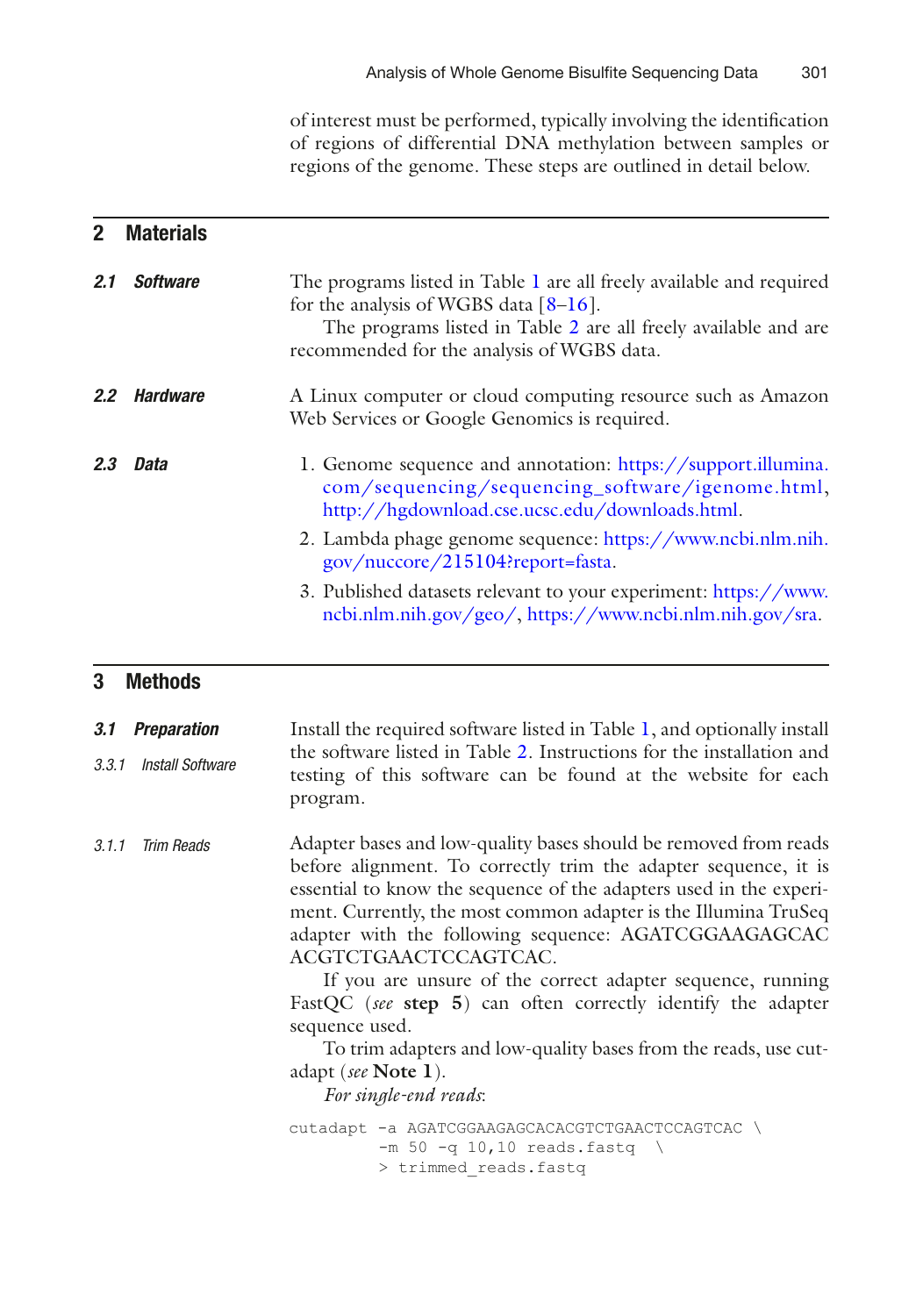### <span id="page-3-0"></span>**Table 1 Essential software for WGBS data analysis**

| <b>Name</b>                | Link                                                                                               |
|----------------------------|----------------------------------------------------------------------------------------------------|
| Python                     | https://www.python.org/download/releases/2.7.2/                                                    |
| Java                       | http://www.oracle.com/technetwork/java/javase/downloads/index.html                                 |
| Bcl2fastq                  | https://support.illumina.com/sequencing/sequencing_software/bcl2fastq-<br>conversion-software.html |
| FastQC $[8]$               | https://www.bioinformatics.babraham.ac.uk/projects/fastqc/                                         |
| Cutadapt <sup>[9]</sup>    | http://cutadapt.readthedocs.io/en/stable/guide.html                                                |
| Seqtk                      | https://github.com/lh3/seqtk                                                                       |
| Bowtie2 $\lceil 10 \rceil$ | http://bowtie-bio.sourceforge.net/bowtie2/index.shtml                                              |
| Picard                     | https://broadinstitute.github.io/picard/                                                           |
| SAMtools [11]              | http://www.htslib.org/                                                                             |
| BSseeker2 [12]             | http://pellegrini.mcdb.ucla.edu/BS_Seeker2/                                                        |
| Pysam                      | http://pysam.readthedocs.io/en/latest/                                                             |
| DSS [13]                   | http://bioconductor.org/packages/release/bioc/html/DSS.html                                        |
| <b>GNU</b> coreutils       | https://www.gnu.org/software/coreutils/coreutils.html                                              |
| R                          | https://www.r-project.org/                                                                         |

#### <span id="page-3-1"></span>**Table 2 Optional software for WGBS data analysis**

| <b>Name</b>       | Link                                                     |
|-------------------|----------------------------------------------------------|
| Virtualeny        | https://virtualenv.pypa.io/en/stable/                    |
| Virtualenvwrapper | https://virtualenvwrapper.readthedocs.io/en/latest/      |
| <b>IGV</b>        | http://software.broadinstitute.org/software/igv/         |
| BEDTools[14]      | http://bedtools.readthedocs.io/en/latest/                |
| deepTools [15]    | http://deeptools.readthedocs.io/en/latest/               |
| <b>ViewBS</b>     | https://github.com/xie186/ViewBS                         |
| SRA toolkit       | https://www.ncbi.nlm.nih.gov/sra/docs/toolkitsoft/       |
| Docker            | https://www.docker.com/                                  |
| MultiQC $[16]$    | http://multiqc.info/                                     |
| pigz              | $\frac{https://zlib.net/pigz/}{https://zlib.net/pigz/}}$ |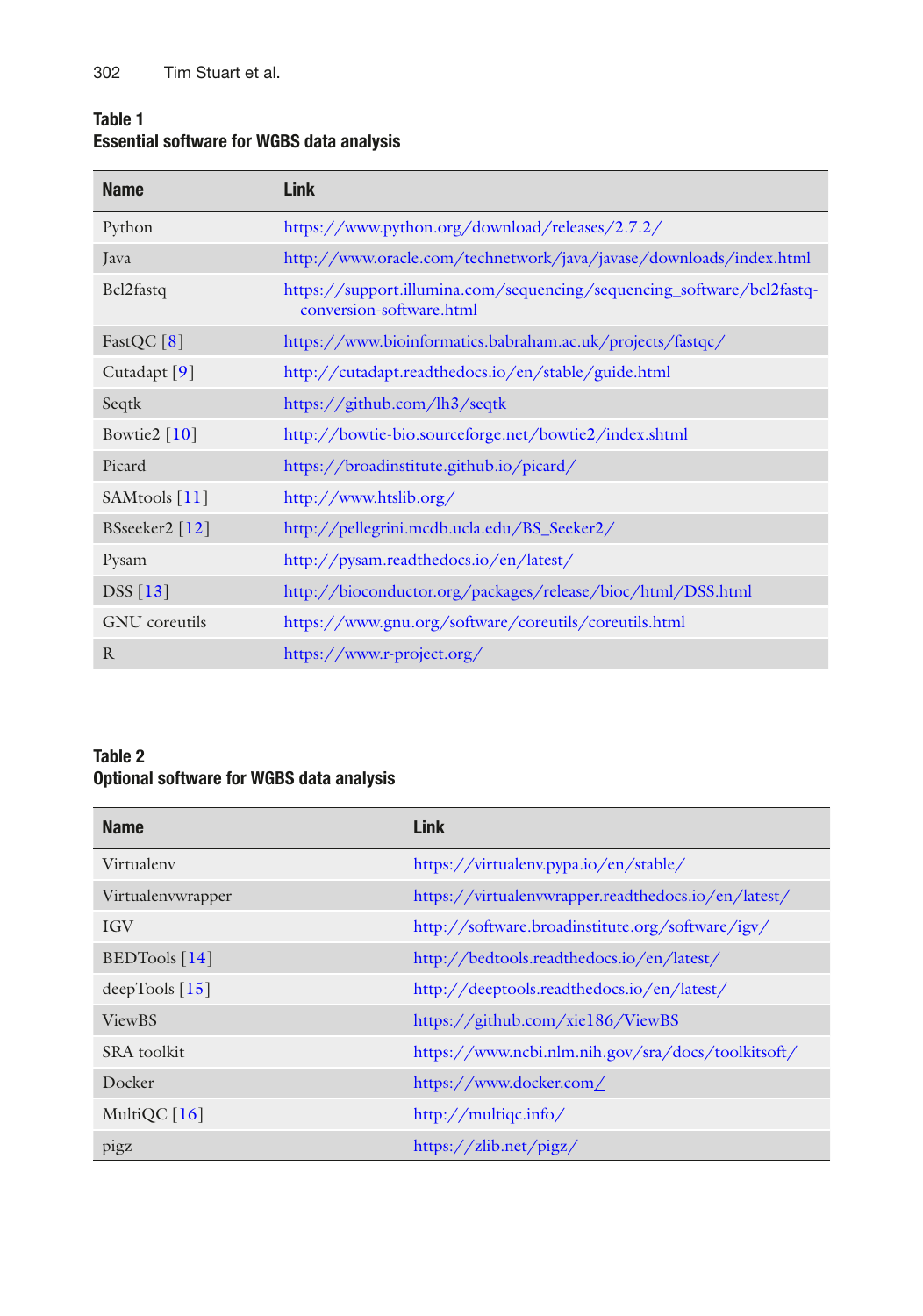*For paired-end reads*:

|  | cutadapt -a AGATCGGAAGA -A CTCTTCCGATC -q 10,10 \ |
|--|---------------------------------------------------|
|  | -o trimmed readl.fastg -p trimmed read2.fastg \   |
|  | readl.fastgread2.fastg                            |

As DNA sequencing data can be very large, FASTQ files should be gzip compressed at this stage to save disk space (*see* **Note 2**). *For single-end reads*: *3.1.2 Compress Reads*

```
gzip trimmed_reads.fastq
```
#### *For paired-end reads*:

gzip trimmed read1.fastq trimmed read2.fastq

To assess the quality of your sequencing reads, run FastQC on each FASTQ file. This will generate a html report that summarizes each quality check performed. *3.1.3 Sequencing Quality* 

*For single-end reads*:

*Control*

```
fastqc trimmed_reads.fastq.gz
```
*For paired-end reads*:

fastqc trimmed\_read1.fastq.gz trimmed\_read2.fastq.ga

Inspect the html report produced by running FastQC. The most important aspects of this report are the base quality scores and overrepresented sequences. Examples of good and bad FastQC reports can be found at the FastQC website: [https://www.bioin](https://www.bioinformatics.babraham.ac.uk/projects/fastqc)[formatics.babraham.ac.uk/projects/fastqc/.](https://www.bioinformatics.babraham.ac.uk/projects/fastqc)

Overrepresented sequences may indicate inadequate read trimming. Poor quality scores indicate a poor sequencing run which may be due to numerous reasons.

Download the required reference genome for the organism used in the experiment (*see* **Note 3**). *3.1.4 Genome Preparation*

> If lambda DNA spike-in was used prior to bisulfite conversion, add the lambda genome as an additional chromosome to the genome by concatenating the FASTA files.

```
cat genome.fa lambda.fa > genome lambda.fa
```
For read alignment, we recommend using BS-Seeker2 [[12\]](#page-11-12). To build the genome index, you simply need to supply the genome FASTA file and the aligner you plan to use. We recommend using Bowtie2 [\[10](#page-11-10)]. *3.1.5 Build the Genome Index*

```
python bs seeker2-build.py -f genome lambda.fa
--aligner=bowtie2
```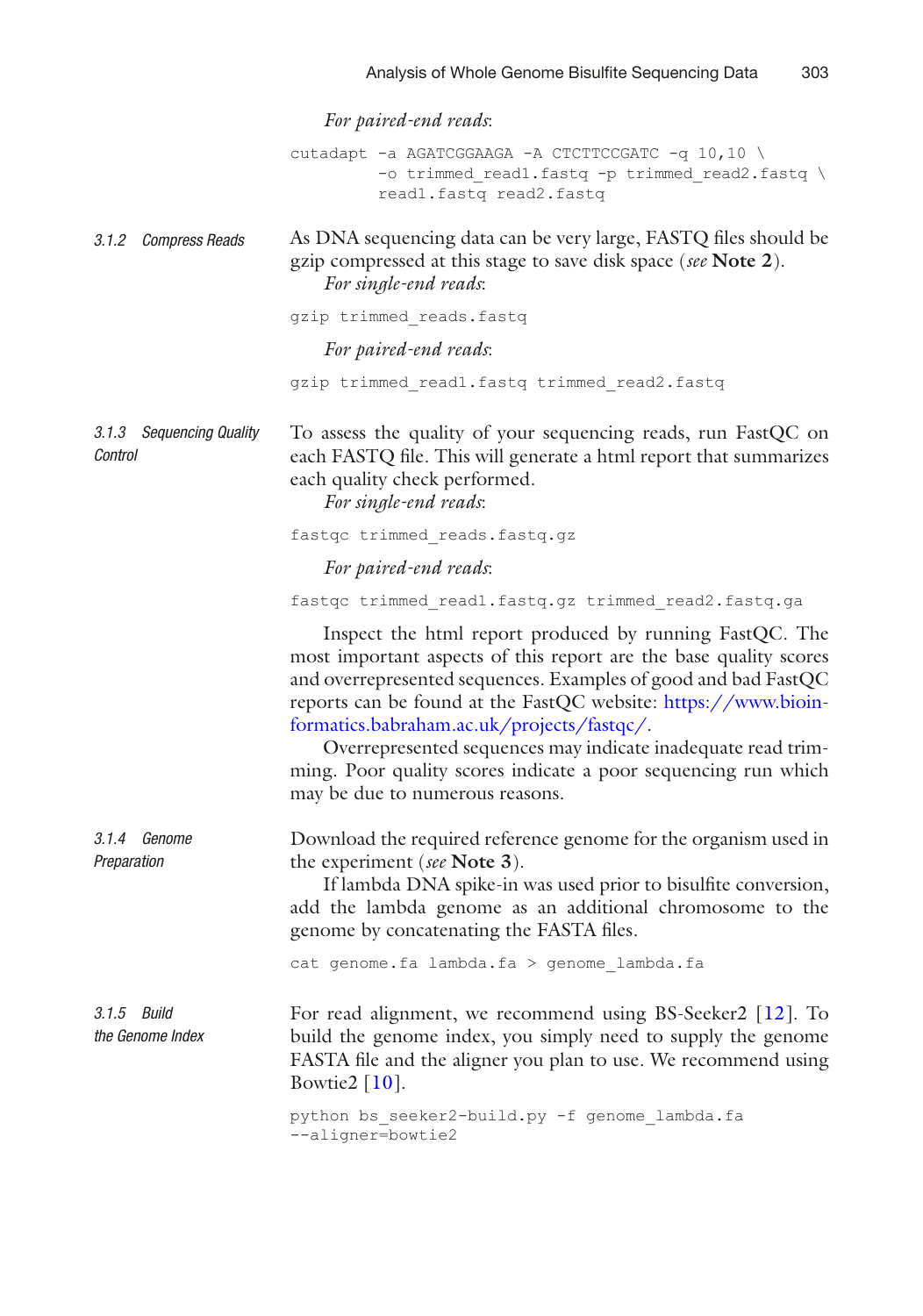|                                                                    | 3.2 Alignment<br>3.2.1 Align Reads       | Next, reads must be aligned to the reference genome (see Note 4).<br>For single-end reads:                                                                                                                                                                                                         |                                                                                                                                                                        |
|--------------------------------------------------------------------|------------------------------------------|----------------------------------------------------------------------------------------------------------------------------------------------------------------------------------------------------------------------------------------------------------------------------------------------------|------------------------------------------------------------------------------------------------------------------------------------------------------------------------|
|                                                                    |                                          | python bs seeker2-align.py -g genome lambda.fa \                                                                                                                                                                                                                                                   | --aligner=bowtie2 \<br>-u unmapped.fa \<br>-o mapped.bam \<br>--bt2-p <number cores="" of=""> \<br/>-i trimmed reads.fastq.gz</number>                                 |
|                                                                    |                                          | For paired-end reads:                                                                                                                                                                                                                                                                              |                                                                                                                                                                        |
|                                                                    |                                          | python bs seeker2-align.py -g genome lambda.fa \                                                                                                                                                                                                                                                   | --aligner=bowtie2 \<br>-u unmapped.fa \<br>-o mapped.bam \<br>--bt2-p <number cores="" of=""> \<br/>-1 trimmed read1.fastq.gz \<br/>-2 trimmed read2.fastq.gz</number> |
|                                                                    | 3.2.2 Sort BAM File                      | After alignment, the mapped reads should be sorted by position<br>(see Note $5$ ):                                                                                                                                                                                                                 |                                                                                                                                                                        |
|                                                                    |                                          | samtools sort -@ <number cores="" of=""> -T temp -O bam<br/>mapped.bam sorted</number>                                                                                                                                                                                                             |                                                                                                                                                                        |
| <b>Duplicates</b>                                                  | 3.2.3 Remove PCR                         | PCR duplicates can be computationally identified following align-<br>ment to the reference genome with relatively high accuracy for<br>genome coverages typical for WGBS experiments. Use the<br>MarkDuplicates tools in picard to identify and remove PCR dupli-<br>cates from the aligned reads: |                                                                                                                                                                        |
|                                                                    |                                          | java -jar picard.jar MarkDuplicates I=sorted.bam \                                                                                                                                                                                                                                                 | $O=filtered$ .bam \<br>M=duplicate stats.txt \<br>REMOVE DUPLICATES=true \<br>AS=true                                                                                  |
|                                                                    | 3.2.4 Remove<br>Intermediate Files       | At this stage, the intermediate files should be removed to avoid<br>unnecessary use of disk space:                                                                                                                                                                                                 |                                                                                                                                                                        |
|                                                                    |                                          | rm mapped.bam sorted.bam                                                                                                                                                                                                                                                                           |                                                                                                                                                                        |
| 3.3                                                                | Quantifying DNA                          | Next, call DNA methylation (see Note 6):                                                                                                                                                                                                                                                           |                                                                                                                                                                        |
| <b>Methylation</b><br>Call DNA<br>3.3.1<br>Methylation             |                                          | python bs seeker2-call methylation.py -i filtered.bam --sorted \                                                                                                                                                                                                                                   | $\sim$ <sample name=""> \<br/>--db <path db="" genome="" to=""></path></sample>                                                                                        |
| 3.4                                                                | Post-Alignment<br><b>Quality Control</b> | DNA methylation levels should be unrelated to the position of the<br>methylated cytosine in a sequencing read. Any methylation bias                                                                                                                                                                |                                                                                                                                                                        |
| <b>Assess Methylation</b><br>3.4.1<br><b>Bias in Read Position</b> |                                          | along the length of a read therefore indicates inadequate adapter<br>trimming prior to alignment. An important quality check is to assess<br>this methylation bias in the mapped reads. As the methylation                                                                                         |                                                                                                                                                                        |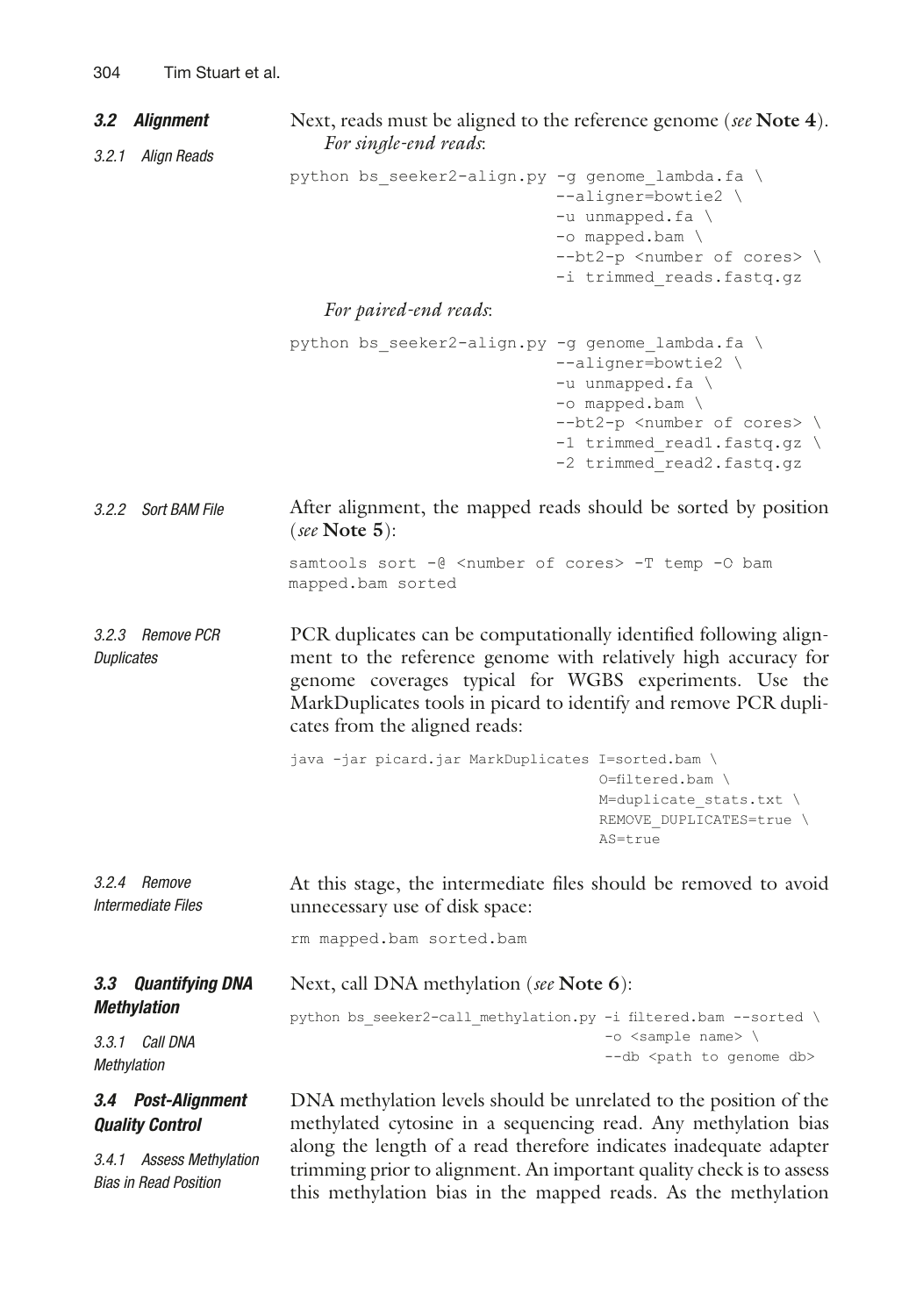information is stored under the XM read tag by BS-Seeker2, the methylation bias along reads can easily be assessed (*see* **Note 7**).

| 3.4.2 Assess Alignment<br><b>Statistics</b>                                | The percentage of mapped reads and multi-mapped reads are<br>reported by BS-Seeker2 and should be recorded. A low percentage<br>of mapped reads, or high percentage of multi-mapped reads, may<br>indicate a problem (see Note 8).<br>The percentage of duplicate reads removed by picard is also<br>reported in the duplicate removal step (stored in the duplicate_<br>stats.txt file from step 7) and should be recorded. A high percent-<br>age of PCR duplicates may indicate that too many PCR cycles were<br>used, and alterations to the wet-lab protocol may be needed in<br>future.                                                                       |
|----------------------------------------------------------------------------|---------------------------------------------------------------------------------------------------------------------------------------------------------------------------------------------------------------------------------------------------------------------------------------------------------------------------------------------------------------------------------------------------------------------------------------------------------------------------------------------------------------------------------------------------------------------------------------------------------------------------------------------------------------------|
| 3.4.3 Assess Non-<br>conversion Rate                                       | The bisulfite non-conversion rate can be estimated for each cyto-<br>sine base context by counting the number of C base reads mapped<br>to a known unmethylated sequence, typically the lambda phage<br>genome if it was spiked into the library prior to bisulfite conver-<br>sion. As the lambda genome is totally unmethylated, each C read<br>indicates a non-converted base. By calculating the total percentage<br>of lambda cytosines with C reads, this gives an estimate of the<br>bisulfite non-conversion rate. A high non-conversion rate $(>2%)$<br>indicates that the bisulfite conversion performed poorly and new<br>data may need to be collected. |
| 3.4.4 Assess Genome-<br><b>Wide Methylation Average</b><br>in each Context | The genome-wide average methylation level is reported by<br>BS-Seeker2 (see the BS-Seeker2 log file) and should be similar to<br>what is expected for the sequenced organism or close relatives.                                                                                                                                                                                                                                                                                                                                                                                                                                                                    |
| 3.5 Differential DNA<br><b>Methylation</b>                                 | When comparing multiple samples, as is almost always done in<br>WGBS experiments, the first step should be the identification of<br>cytosines that are differentially methylated between the samples.<br>We recommend using DSS for differential methylation detection in<br>WGBS experiments $[13, 17]$ (see Note 9).                                                                                                                                                                                                                                                                                                                                              |
| 3.5.1 Preprocessing DNA                                                    | Input to DSS needs to be a text file in the format:                                                                                                                                                                                                                                                                                                                                                                                                                                                                                                                                                                                                                 |
| <b>Methylation Data</b>                                                    | <chromosome><position><methylated count=""><br/><unmethylated count=""></unmethylated></methylated></position></chromosome>                                                                                                                                                                                                                                                                                                                                                                                                                                                                                                                                         |
|                                                                            | If you wish to detect differential DNA methylation in one<br>cytosine context in particular (e.g., the CG context), extract CG<br>positions from the BS-Seeker2 CGmap file (see Note 10). If you<br>wish to find differential DNA methylation in all cytosine contexts,<br>the CGmap file should be split into three files: CG, CHG, and<br>CHH. To extract only the CG positions from the BS-Seeker2<br>CGmap file, run:<br>awk 'BEGIN {FS=OFS="\t"} {if (\$4 == "CG") print \$1,                                                                                                                                                                                  |
|                                                                            | \$3, \$7, \$8-\$7}' sample.CGmap > cg_positions.tsv                                                                                                                                                                                                                                                                                                                                                                                                                                                                                                                                                                                                                 |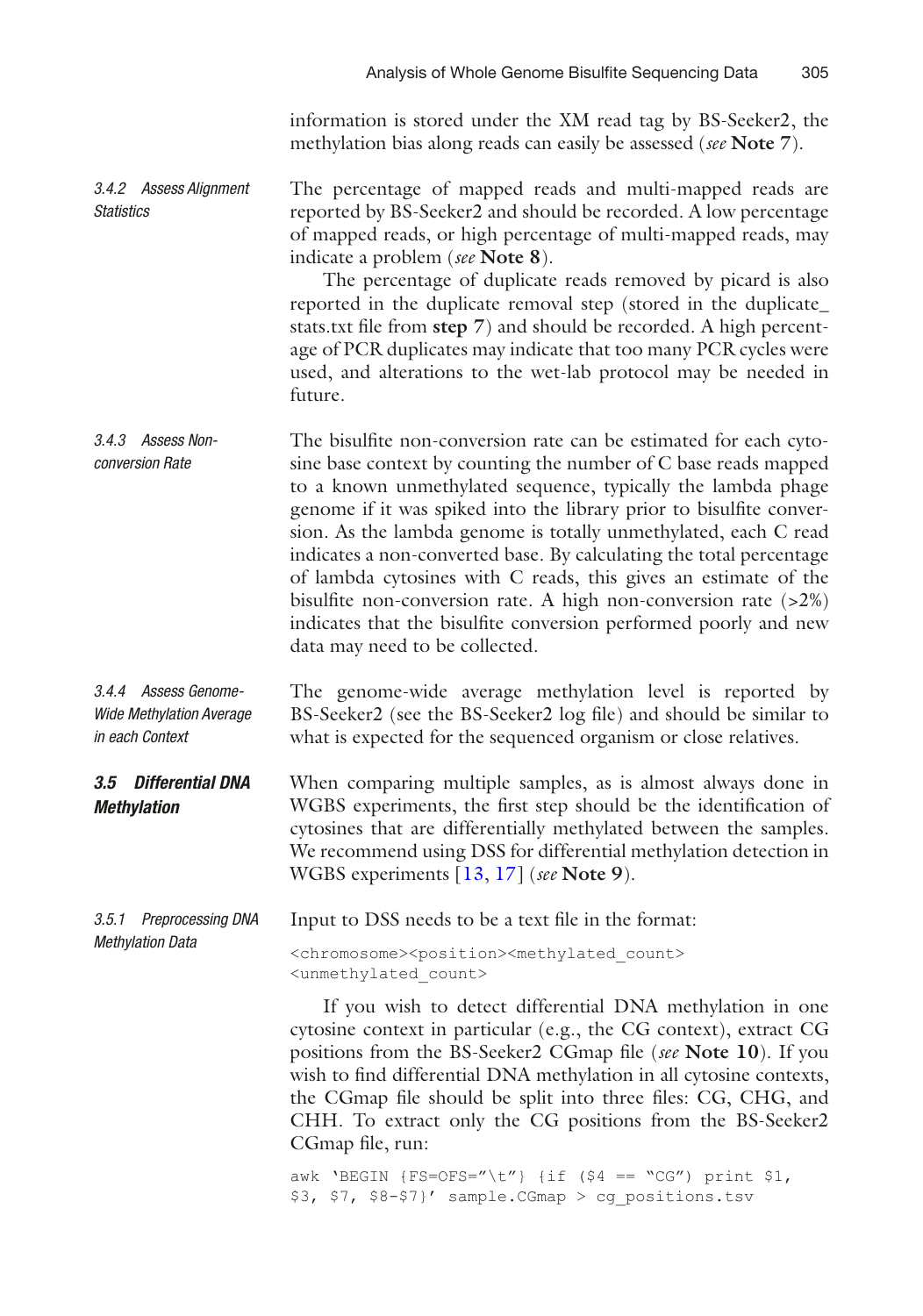| 3.5.2 Find Differentially<br><b>Methylated Positions</b>    | Use DSS to identify differentially methylated positions. Within R,<br>run the following commands:                                                                                                                                                                                                                                                                                                                                                                                                                                                                                                                                  |
|-------------------------------------------------------------|------------------------------------------------------------------------------------------------------------------------------------------------------------------------------------------------------------------------------------------------------------------------------------------------------------------------------------------------------------------------------------------------------------------------------------------------------------------------------------------------------------------------------------------------------------------------------------------------------------------------------------|
|                                                             | > library (DSS)<br>> column names <- c("chr", "pos", "N", "X")<br>> condition1 <- read.table('condition1_cg.tsv',<br>header=column names)<br>> condition2 <- read.table('condition2 cg.tsv',<br>header=column names)<br>> experiment <- makeBSseqData(list(condition1,<br>condition2),<br>+ $C('C1', 'C1'))$<br>> dmlTest <- DMLtest (experiment, group1=c ('C1'),<br>$group2=c('C2'))$                                                                                                                                                                                                                                            |
|                                                             | The dml Test object contains $p$ -values for each cytosine posi-<br>tion and can be filtered to give a set of significantly differentially<br>methylated positions:                                                                                                                                                                                                                                                                                                                                                                                                                                                                |
|                                                             | > dml <- callDML(dmlTest, delta=0.1,<br>p.threshold=0.001)                                                                                                                                                                                                                                                                                                                                                                                                                                                                                                                                                                         |
|                                                             | The parameters delta and p. threshold can be altered to<br>change the significance cutoff, altering the percentage change in<br>methylation and $p$ -value cutoff, respectively.                                                                                                                                                                                                                                                                                                                                                                                                                                                   |
| 3.5.3 Find Differentially<br><b>Methylated Regions</b>      | Following from the above R code, the dml Test object can be<br>used to detect larger regions of differential methylation:                                                                                                                                                                                                                                                                                                                                                                                                                                                                                                          |
|                                                             | > dmrs <- callDMR (dmlTest, delta=0.1, minCG=3<br>p.threshold=0.001, minlen=50,<br>$\! + \!\!\!\!$<br>$^{+}$<br>dist.merge=100)                                                                                                                                                                                                                                                                                                                                                                                                                                                                                                    |
|                                                             | Many different arguments can be passed to the callDMR func-<br>tion in order to change the minimum requirements for a DMR to<br>be identified. The argument delta can be altered to change the<br>minimum change in methylation required to call a DMR, and<br>minCG can be altered to change the minimum number of CG sites<br>allowed in a DMR. The p-value cutoff can be set using the<br>p.threshold argument. The minimum DMR size reported can<br>be controlled using the minlen and dist. merge arguments.<br>These DMR positions can be saved as a BED (Browser<br>Extensible Data) format file, for later analysis steps. |
|                                                             | > write.table(dmrs, "cg dmrs.bed", sep="\t",<br>+ row.names=FALSE, quote=FALSE)                                                                                                                                                                                                                                                                                                                                                                                                                                                                                                                                                    |
| <b>Interpretation</b><br>3.6<br>Data Visualization<br>3.6.1 | An important step when analyzing any genomic data is data visual-<br>ization. Genome browsers are well suited to this task, as different<br>data types can be stacked by the addition of different browser<br>tracks, such as gene annotations, DMR positions, ChIP-seq data,<br>and RNA-seq data. We recommend using the IGV or UCSC<br>genome browser to visualize DNA methylation (Fig. 1).                                                                                                                                                                                                                                     |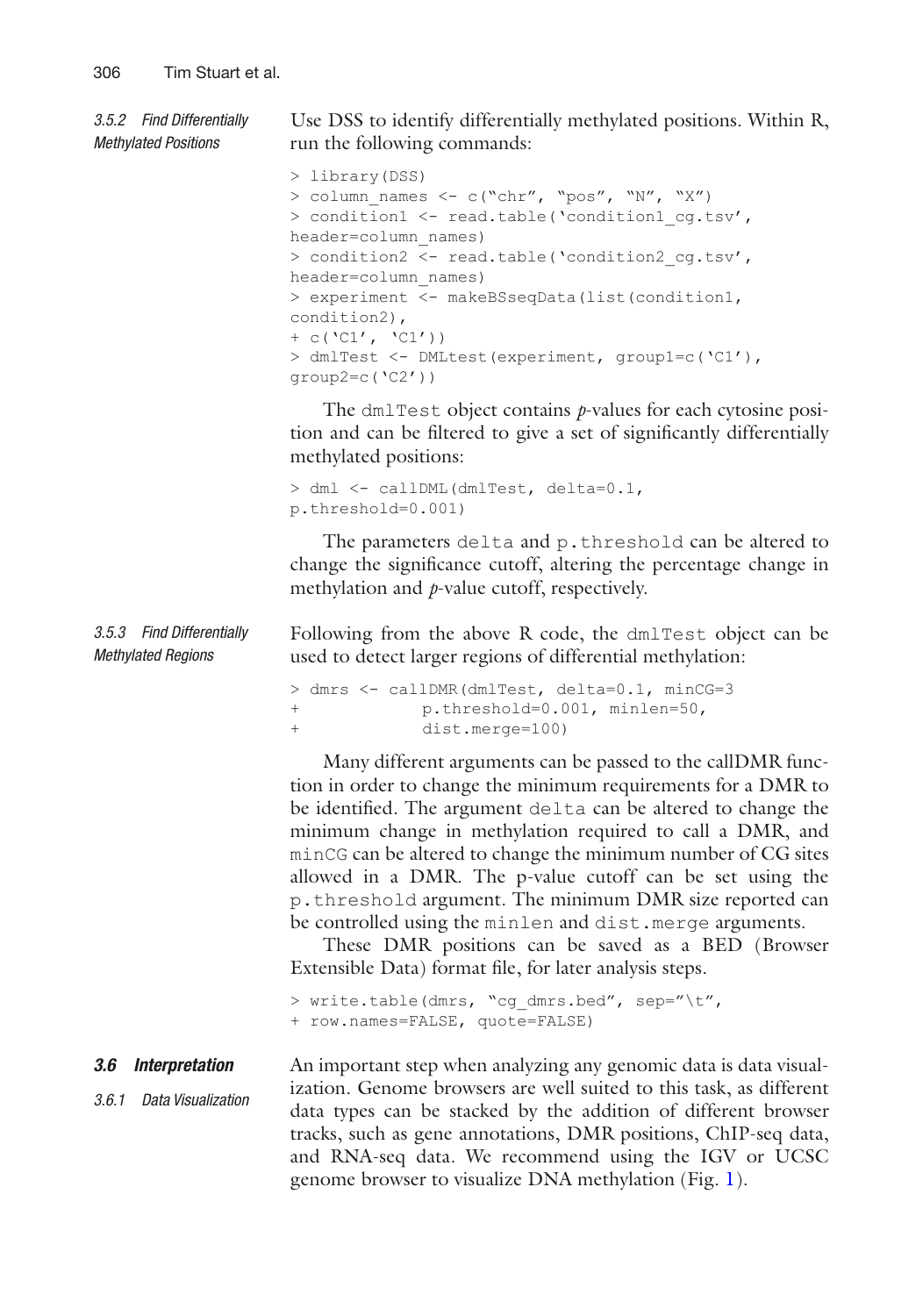<span id="page-8-0"></span>

**Fig. 1** Example data visualizations for WGBS data. (**a**) A genome browser view showing WGBS, RNA-seq, and small RNA-seq data for two samples side by side. Data is from [[19](#page-11-17)]. (**b**) DNA methylation meta-plots for genes and TEs, showing a comparison between two samples. Plots were prepared using ViewBS ([https://github.com/](https://github.com/xie186/ViewBS) [xie186/ViewBS\)](https://github.com/xie186/ViewBS) with data from [\[20\]](#page-11-18)

To view WGBS data in IGV, load the wig file produced by BS-Seeker2 using the IGV graphical interface. It is also useful to view the sequencing depth of coverage alongside the measured DNA methylation levels. This is done automatically by IGV when you load the bam file. However, you can also create a separate coverage track as a bigwig file using the bamCoverage command in deepTools [[15\]](#page-11-15):

bamCoverage -b filtered.bam -o coverage.bw

The interpretation of DMRs depends strongly on the biological question at hand, although some general rules can be applied that will be applicable in most cases (*see* **Note 11**). Firstly, the genomic context of the DMR will almost always be of interest. To find which genomic features, such as genes or promoters, are close to identified DMRs, the BEDTools command-line toolset can be used [[14\]](#page-11-14). The GenomicRanges R package provides similar functionality within  $R \mid 18$ . *3.6.2 Interpreting DMRs*

> Beyond the simple intersection of DMRs with annotated genomic features, it is generally helpful to integrate other types of data wherever possible. Of particular value is RNA-seq data, ChIPseq for histone modifications or transcription factors, and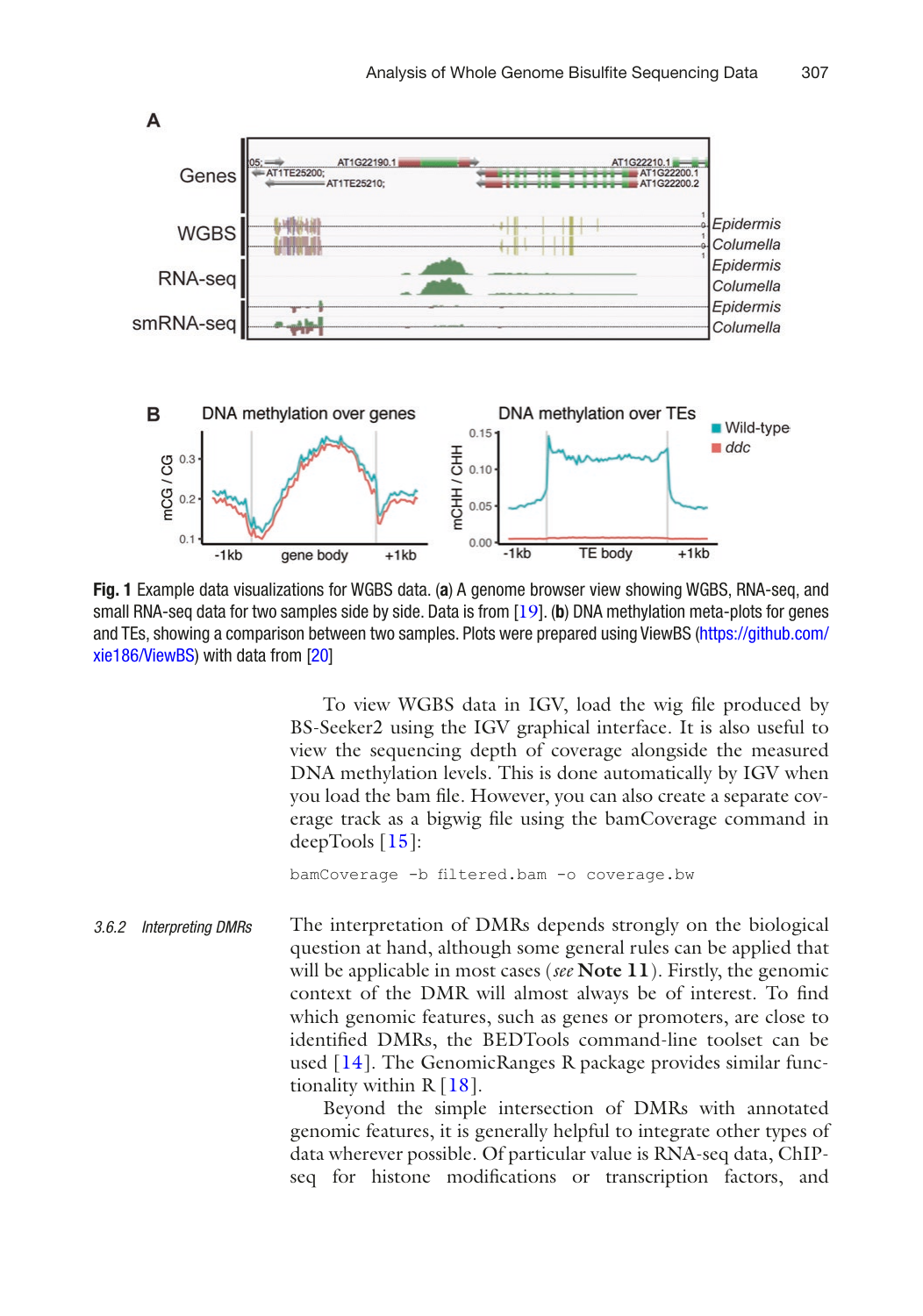chromatin accessibility data such as ATAC-seq. This can be achieved through additional experiments or by using public datasets made available by previous publications.

#### **4 Notes**

- 1. If your reads come from an Illumina sequencer that used twocolor chemistry (the NextSeq or NovaSeq), you will need to specify a different option for quality trimming. Instead of using -q 10,10, use --nextseq-trim 10,10.
- 2. Pigz (parallel implementation of gzip) can be used in place of the program gzip for the compression of data in all instances. Pigz can be much faster than gzip and is able to use multiple processing cores.
- 3. If the sample sequenced was not the same strain as was used to construct the reference genome, the alignment of sequencing reads will be improved by altering the reference to better match the sample sequenced. If genomic variant data for your sample is available, you should substitute SNP bases into the reference to produce a SNP-corrected FASTA file to use as a reference genome.
- 4. BS-Seeker2 will launch two bowtie2 processes in parallel, so the number of cores specified on the command line is the number of cores made available to each bowtie2 process. For example, if --bt2-p 4 is specified, two bowtie2 processes are launched each using four cores, totaling eight cores being used at the same time.
- 5. Older versions of samtools use slightly different command line options. If you encounter errors, first check that the options specified are appropriate for the version of samtools you are using. The program sambamba can be used as an alternative to samtools and has slightly better performance.
- 6. The genome db file is generated when the genome is indexed by BS-Seeker2 and is usually found at BSseeker2/bs\_ utils/reference genomes/<genome db>.
- 7. A python script to find the methylation bias along reads is available here: [https://github.com/timoast/ngs-tools/blob/](https://github.com/timoast/ngs-tools/blob/master/mBias.py) [master/mBias.py.](https://github.com/timoast/ngs-tools/blob/master/mBias.py)
- 8. The percentage of uniquely mapped reads can vary greatly between experiments but should typically be >50%. Similarly, the percentage of reads with multiple mapping positions (multi-mapped reads) will vary depending on the experiment and the reference genome but should typically be below 20%.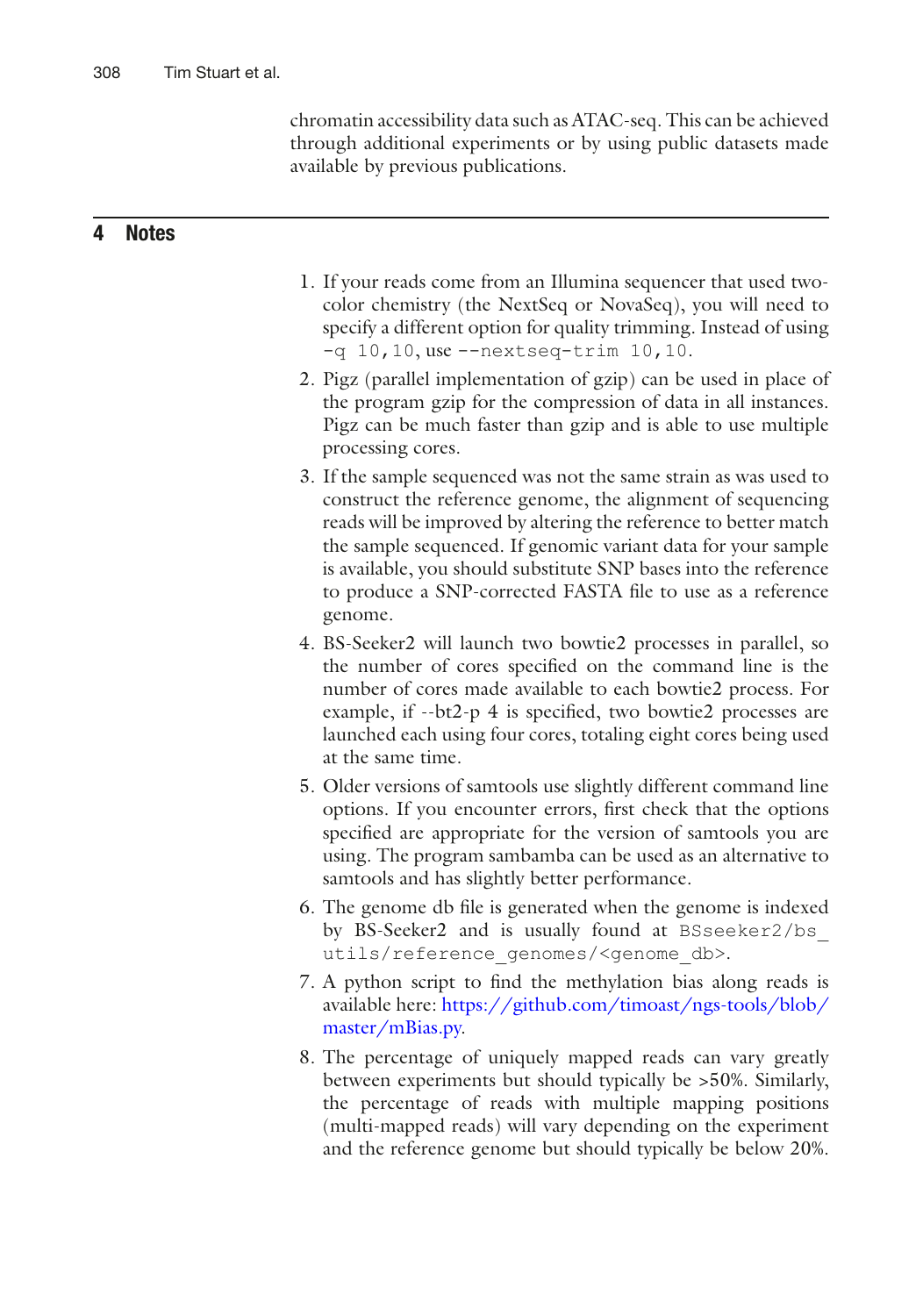Furthermore, multi-mapping reads are generally not useful for the measurement of DNA methylation, as it cannot be determined which genomic region these reads originated from. For this reason, such reads should be discarded from further analysis. This can have important consequences for the study of DNA methylation in repetitive genomic regions such as transposable elements. The percentage of PCR duplicates should also scale with the number of PCR cycles performed during library preparation, and so investigators should be conscious of keeping the number of PCR cycles to a minimum. Very low mapping efficiency could be indicative of a number of problems with the library or analysis method. Common problems include a high amount of contaminating DNA, leading to reads that are not derived from the reference genome. This can be assessed by mapping a subset of the reads to different genomes to try to determine the origin of the unmapped reads, so that experimental procedures can be altered in the future to avoid similar problems.

- 9. DSS can be run with or without replicates.
- 10. As DNA methylation levels at CG dinucleotides are highly correlated between strands, it can be beneficial to aggregate the data for CG position for both strands. This has two benefits: First, it increases the coverage at each position for the DMR calling, and, second, it reduces the number of bases for DMR calling by half which reduces file size and speeds up the analysis. The data for each strand can be aggregated by running the R script available here: [https://gist.github.com/SamBuckber](https://gist.github.com/SamBuckberry/1fb57d8e6f9927a086516cb536c172f2) [ry/1fb57d8e6f9927a086516cb536c172f2.](https://gist.github.com/SamBuckberry/1fb57d8e6f9927a086516cb536c172f2)
- 11. Genomic experiments are often discovery-based, meaning that investigators often do not set out with a defined hypothesis to test. This can lead to the problem of forking paths in a data analysis, as comparisons can be made in many different ways, with the explored paths that yield uninteresting results ultimately unreported. Unfortunately, this approach effectively leads to a problem of multiple hypothesis testing and can result in a higher false-discovery rate than should be expected of these types of experiments. There is a simple solution to this, which is to divide the initial data into subsets at an early stage of the analysis. For WGBS data, this could be done with a set of DMRs, withholding say 30% of the DMRs and leaving them untouched. You can then safely explore as many paths as you wish. When you are at the stage of writing up your results, add in the retained DMRs and see what effect it has on your original conclusion. If the effect goes away, it was likely a false positive.